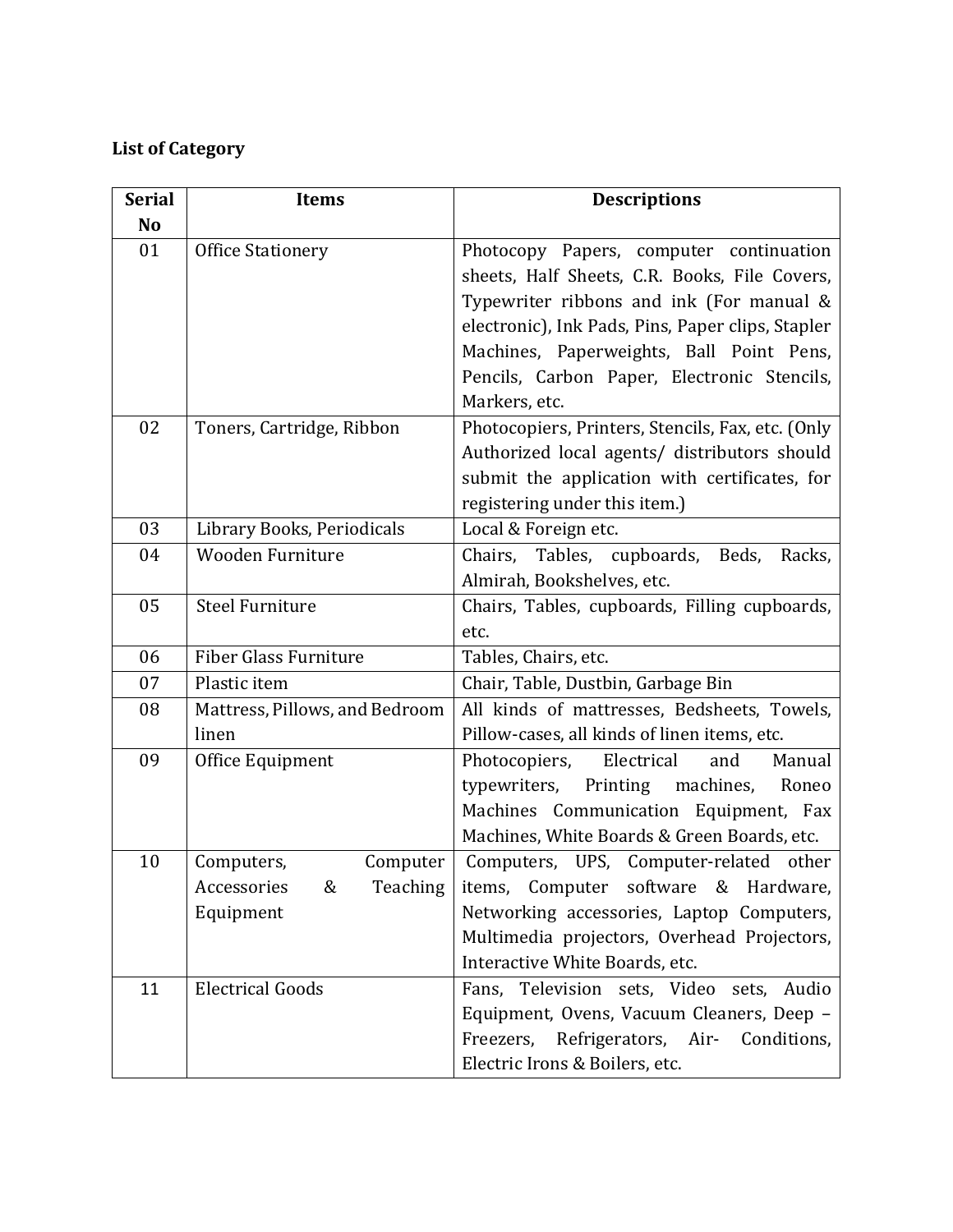| 12 | <b>Electrical Items</b>                                | Bulbs, wires, Electricity meters,<br>Cables,                                                    |
|----|--------------------------------------------------------|-------------------------------------------------------------------------------------------------|
|    |                                                        | Switches, Plug Tops, Holders and Other                                                          |
|    |                                                        | Electrical equipment, etc.                                                                      |
| 13 | Hardware Items                                         | G.I. Pipes, Iron, G.I. Sheets, Nails, Bolts and                                                 |
|    |                                                        | Nuts, Mamo T, Tiles, Asbestos Sheets, Glass                                                     |
|    |                                                        | Sheets, Taps, Ball Valves, Sanitary ware,                                                       |
|    |                                                        | bathroom fittings, and others, Wall tiles, Floor                                                |
|    |                                                        | Tiles. Brooms, Brushers, PVC Pipes, Fittings &                                                  |
|    |                                                        | Shell Tank, Paints, Polish, Wax, Varnish,                                                       |
|    |                                                        | Thinner & Turpentine, etc.                                                                      |
|    | <b>Building Materials</b>                              | Metal, Rubbles, Lime, bricks, Manure, Cement,                                                   |
| 14 |                                                        | River Sand, etc.                                                                                |
| 15 | Swan Timber                                            | Planks, Rafters, Reefers etc.                                                                   |
| 16 | Tire and Tubes/Rebuilding                              | For all kinds of vehicles                                                                       |
|    | Motor Spare parts                                      | All vehicle spare parts Including Batteries                                                     |
| 17 |                                                        | All kinds                                                                                       |
| 18 | <b>Torch lights/Torch Batteries</b>                    |                                                                                                 |
| 19 | Liquor                                                 | All kinds of Wines & Spirits                                                                    |
| 20 | Kitchen Equipment, Food &<br><b>Beverage Equipment</b> | Cookery & Cutlery, Kitchen Utensils, Catering<br>equipment, cup & saucers, Pasty & Bakery, etc. |
| 21 | Housekeeping Equipment                                 | All kinds of housekeeping Equipment                                                             |
|    |                                                        |                                                                                                 |
| 22 | Laundry Equipment                                      | All kinds of laundry Equipment                                                                  |
| 23 | Uniform and Clothing Materials                         | Clothing for Uniforms and Uniform Items, Staff<br>shoes, Boots, Raincoats, Caps, Umbrella, etc. |
| 24 | Leather Bags & Executive Bags                          |                                                                                                 |
|    | <b>Interior Decorative items</b>                       | Floor carpeting, Tailoring & fixing curtains,                                                   |
| 25 |                                                        | window blinds, cushion works, etc.                                                              |
| 26 | Water filters, Dispensers<br>&                         | -Water filter systems, Mineral water bottles of                                                 |
|    | Mineral water bottles                                  | all sizes including 19L, 21L large bottles                                                      |
| 27 | <b>Medical Supplies</b>                                | Medicine,<br>First<br>aid<br>Supplies,<br>Surgical                                              |
|    |                                                        | Instruments, etc.                                                                               |
| 28 | Chemicals                                              | Laundry chemicals, F&B chemicals, Cleaning                                                      |
|    |                                                        | chemicals, etc.                                                                                 |
| 29 | <b>Cleaning Materials</b>                              | Disinfectants, Soaps, etc.                                                                      |
| 30 | Flower arrangements                                    | Fresh flowers, flower bouquets, Convocation                                                     |
|    |                                                        | flower decorating, etc.                                                                         |
| 31 | Sports Items / Goods                                   | Gym Equipment and all kinds of sports items                                                     |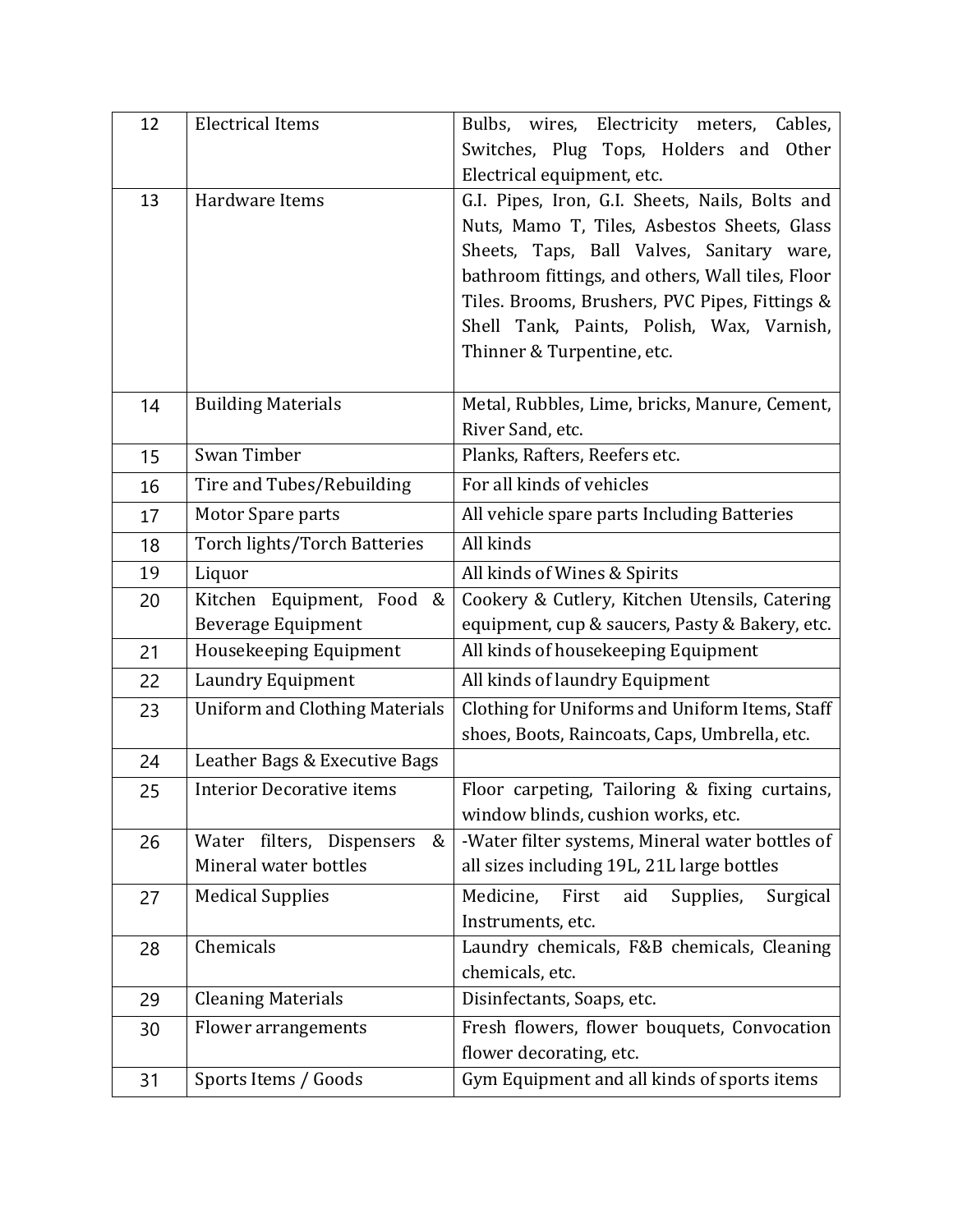| 32 | Safety Equipment                         | CCTV security system, Metal Detectors, Fire     |
|----|------------------------------------------|-------------------------------------------------|
|    |                                          | Extinguisher, Refilling of Fire Extinguishers & |
|    |                                          | safety shoes, etc.                              |
| 33 | Garden Equipment                         | Flower Pots, Garden Benches<br>&<br>Lamps,      |
|    |                                          | Machinery, etc.                                 |
| 34 | Plants                                   | Flower Plants & Other Garden Plants etc.        |
| 35 | Convocation supplies                     | Cloak, Garland, Certificate holder, etc.        |
| 36 | Concrete products                        | Cement blocks, Hume Pipes, Slabs, Precast,      |
|    |                                          | Garden benches, flower pots, etc.               |
| 37 | Software                                 | Virus Guard, Account stocks, GIS, etc.          |
| 38 | &<br>Souvenir,<br><b>Brass</b><br>Items, | Mementos, Bags, Pens, Lanyards, Medals          |
|    | Plaques                                  | Stone, Acrylic, etc.                            |
|    |                                          |                                                 |
| 39 | <b>Communication Equipment</b>           | All kinds of Communication Equipment            |
| 40 | Audio<br>Video<br>Equipment              | All kinds of Audio Video Equipment              |
|    | (Visual)                                 |                                                 |
| 41 | Generators                               | Portable, Standby, Generator Spare parts, etc.  |
| 42 | LPG gas supplies                         |                                                 |

## **Services**

| <b>Serial No</b> | <b>Services</b>                  | <b>Descriptions</b>                           |
|------------------|----------------------------------|-----------------------------------------------|
| 43               | Printing                         | Bookbinding,<br>General<br>printing,<br>and   |
|                  |                                  | Bookbinding Materials, Block, Rubber Seals,   |
|                  |                                  | Date Stamps, Name Boards (Metal /Plastic),    |
|                  |                                  | Digital Banners & Cloth Banners envelop, etc. |
| 44               | Repairs of Office Furniture      | Welding & Repairing etc.                      |
|                  | (Steel, Wooden & Fiberglass)     |                                               |
| 45               | Repairs of Office Equipment      | Photocopiers, Duplo Machines, Computers       |
|                  | and Teaching Equipment           | and Printers, Type Writers (Electronics and   |
|                  |                                  | Manual) Multimedia Projectors, Electric       |
|                  |                                  | Screens, OHP, White Boards, etc.              |
| 46               | <b>Repairs of Motor Vehicles</b> | General Repairing, Tinkering and Painting of  |
|                  |                                  | Motor vehicles cushion covers and Seats,      |
|                  |                                  | Seat covers for vehicles and changing tire,   |
|                  |                                  | Vehicle Air Conditioners, etc.                |
| 47               | of<br>Electrical<br>Repairs      | Refrigerators, Water motors, Deep-Freezers,   |
|                  | Equipment                        | etc.                                          |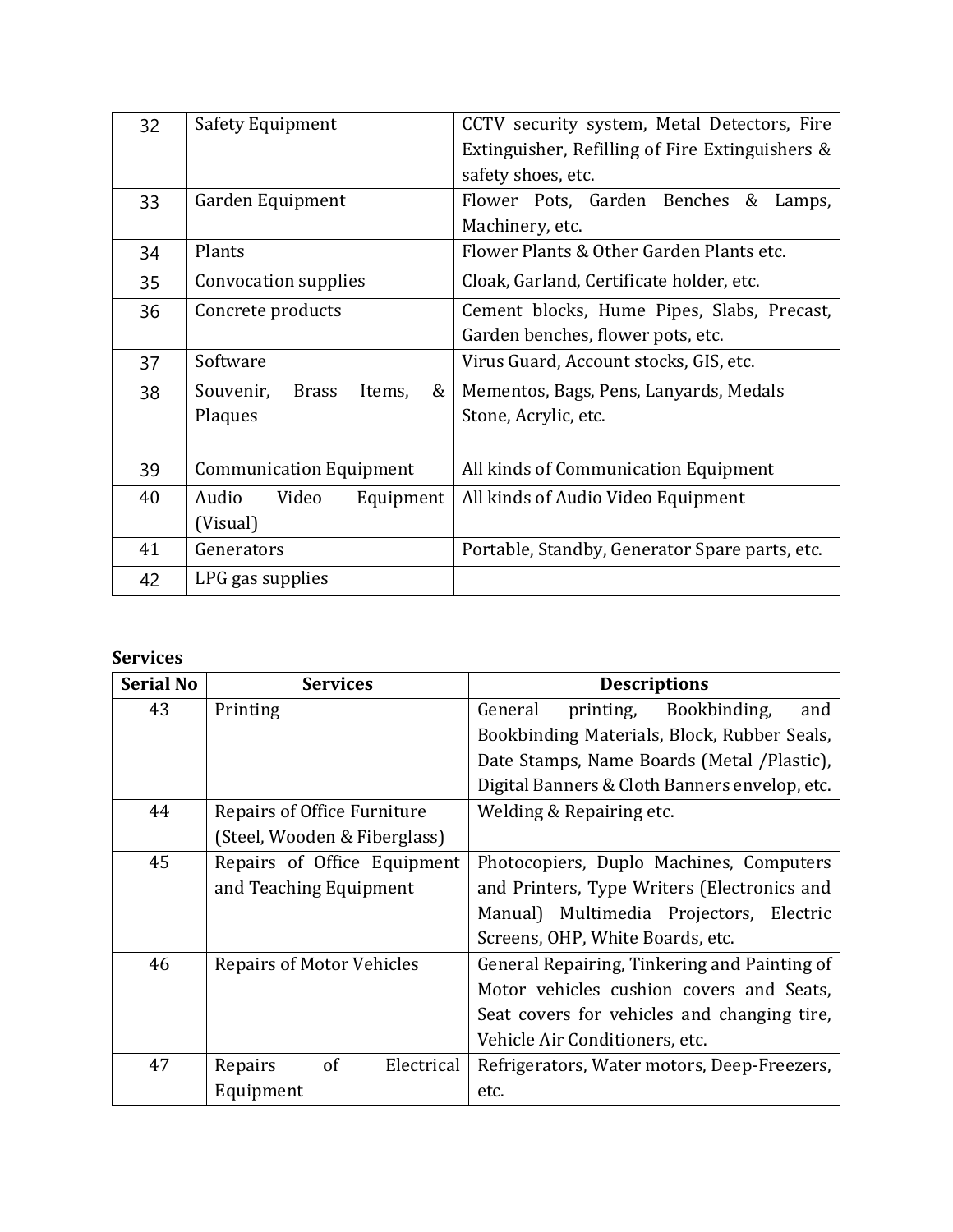| 48 | Civil Constructions and Civil | Building Constructions, Road constructions,                                          |
|----|-------------------------------|--------------------------------------------------------------------------------------|
|    | Works                         | Rehabilitation<br>Repairs,<br>of<br>Buildings,                                       |
|    |                               | Partition of Building, Civil works, Aluminum                                         |
|    |                               | & Finishing works, Construction Equipment                                            |
|    |                               | (earth<br>filling<br>suppliers<br>movers),                                           |
|    |                               | Landscaping, Cleaning Wells, Controlling                                             |
|    |                               | Insects, etc.                                                                        |
| 49 | <b>Consultancy Services</b>   | Building Design, Building services design,                                           |
|    |                               | Structural<br>design,<br>Maintenance<br>services,                                    |
|    |                               | Interior designs                                                                     |
| 50 | Supply of Labor               | Skill and Unskilled                                                                  |
| 51 | <b>Insurance Services</b>     | Life, Vehicle, Building, Fire, Etc.                                                  |
| 52 | <b>Pest Control Services</b>  | For all branches                                                                     |
| 53 | <b>Laundering Facility</b>    | For branches                                                                         |
| 54 | Hiring of Vehicles            | Passenger Van - With AC & Without AC - Seat                                          |
|    |                               | 15                                                                                   |
|    |                               | Passenger Bus - Seat 28, 32, 42 & Seat 56                                            |
|    |                               | Lorry, Truck, Boom Truck, etc.                                                       |
| 55 | <b>Catering Services</b>      | Refreshment, Lunch, Dinner                                                           |
| 56 | <b>Audio Visuals</b>          | Sound System, Video recording, Editing, Dj,                                          |
|    |                               | lighting, Etc.                                                                       |
| 57 | <b>Telephone Repairs</b>      | All kinds of Telephone Repairs                                                       |
| 58 | Communication<br>Equipment    | All kinds of Communication Equipment                                                 |
|    | Repairs                       | Repairs                                                                              |
| 59 | Photography & Video Service   | All kinds of events and<br>Convocation                                               |
|    |                               | Photography & Video Service                                                          |
| 60 | Artwork designs               | Broacher designing/banner designing/ f.b post                                        |
|    |                               | designing, etc.                                                                      |
| 61 | Event management              | Develop stalls/provision of instruments for                                          |
|    |                               | stalls such as sounds, flags, led T.V, Tents,<br>Plastic Chairs, Sound systems, Etc. |
|    |                               |                                                                                      |
| 62 | Newspapers                    | Draft articles/ ads and publishing                                                   |
| 63 | T.V                           | Fly ads / T.V. discussion/T.V ads                                                    |
| 64 | Radio                         | Ads/discussions                                                                      |
| 65 | Social media management       | Fb management/YouTube /Instagram                                                     |
| 66 | E-marketing service           | Email marketing, online campaign handling                                            |
| 67 | Brand campaigning             | Logo design /brand management                                                        |
| 68 | Air Ticketing Service         | All kinds of Air Ticketing Service                                                   |